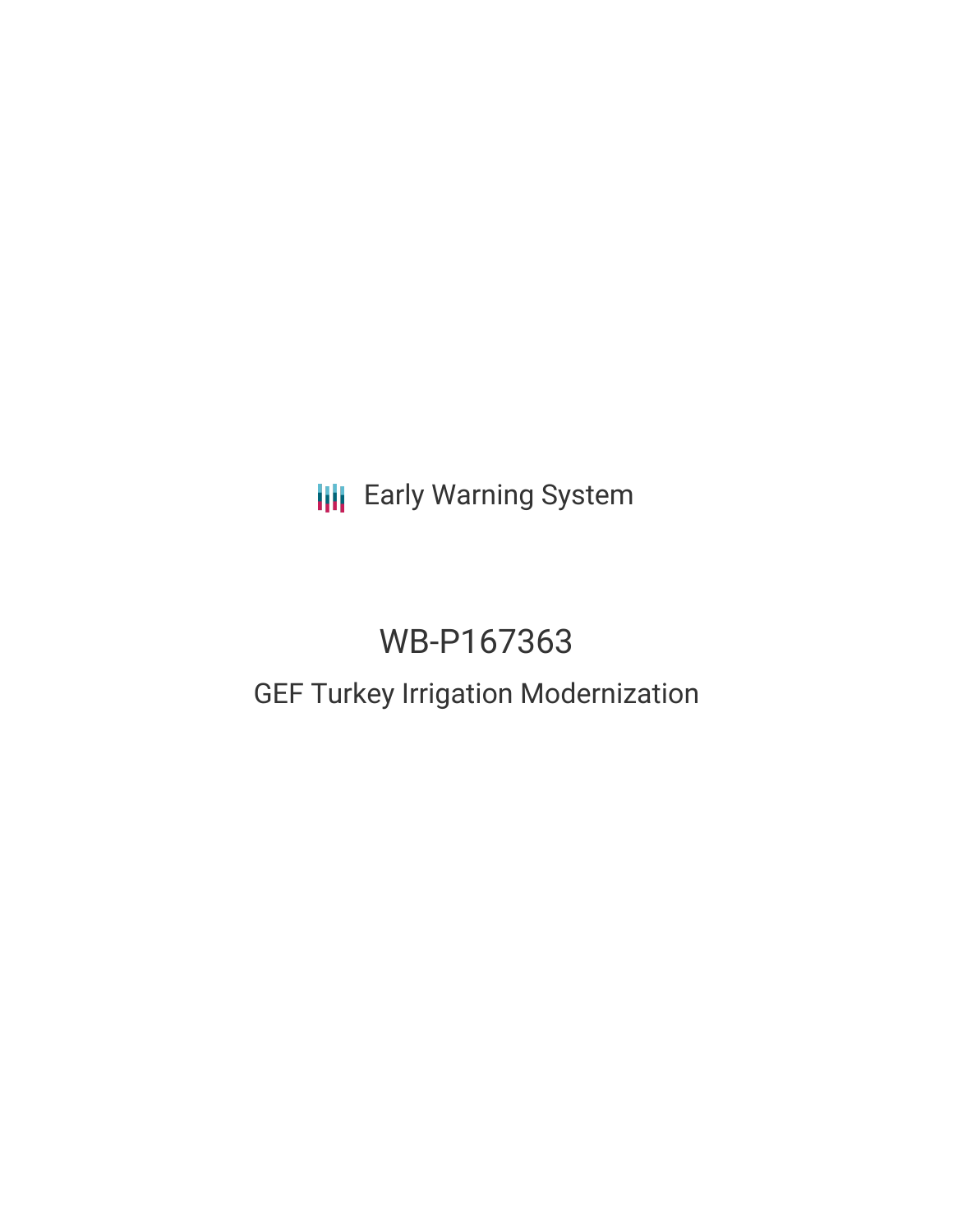

#### **Quick Facts**

| <b>Countries</b>              | Turkey                          |
|-------------------------------|---------------------------------|
| <b>Financial Institutions</b> | World Bank (WB)                 |
| <b>Status</b>                 | Proposed                        |
| <b>Bank Risk Rating</b>       |                                 |
| <b>Sectors</b>                | <b>Agriculture and Forestry</b> |
| <b>Project Cost (USD)</b>     | \$400.00 million                |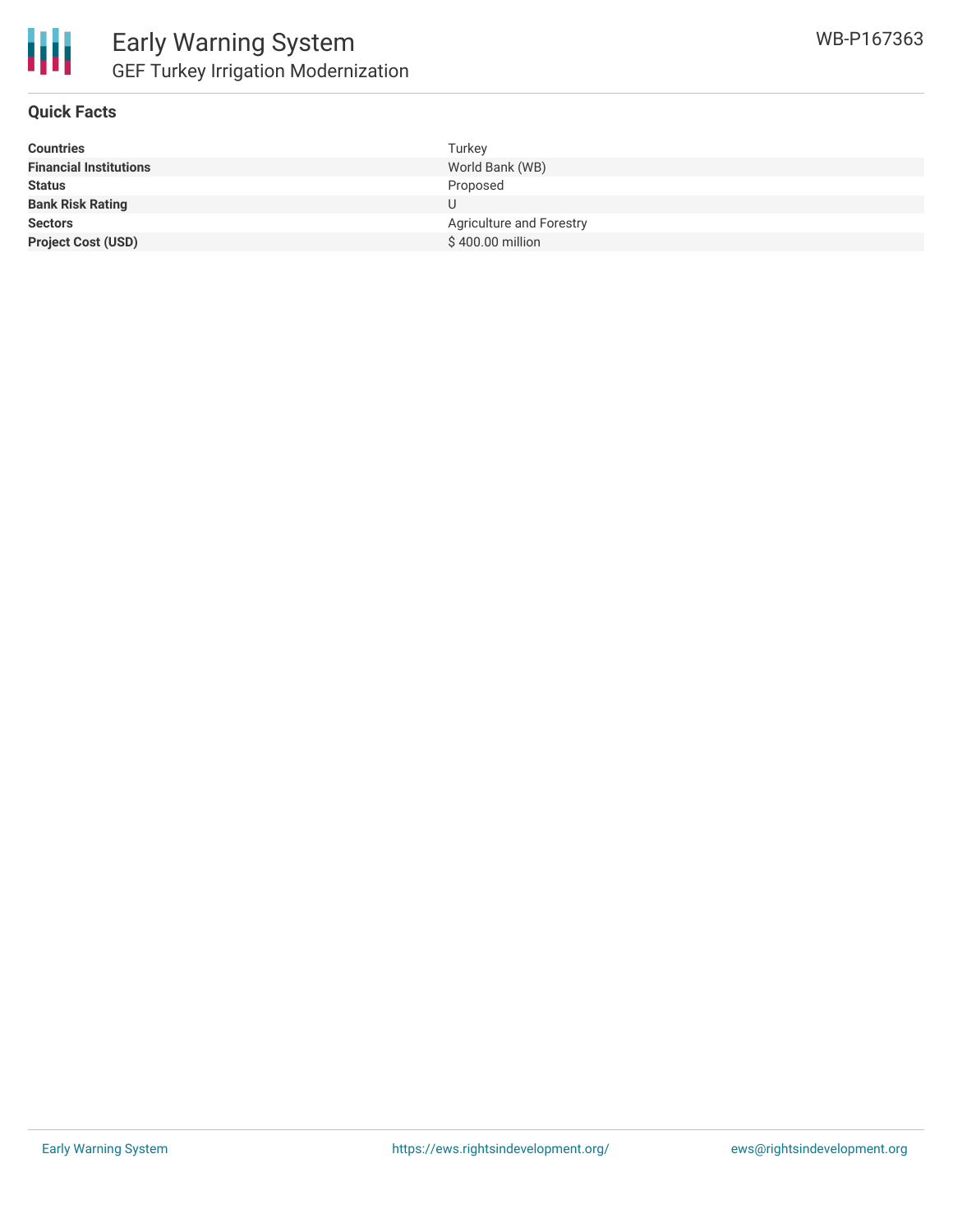

#### **Project Description**

No project information available at the moment.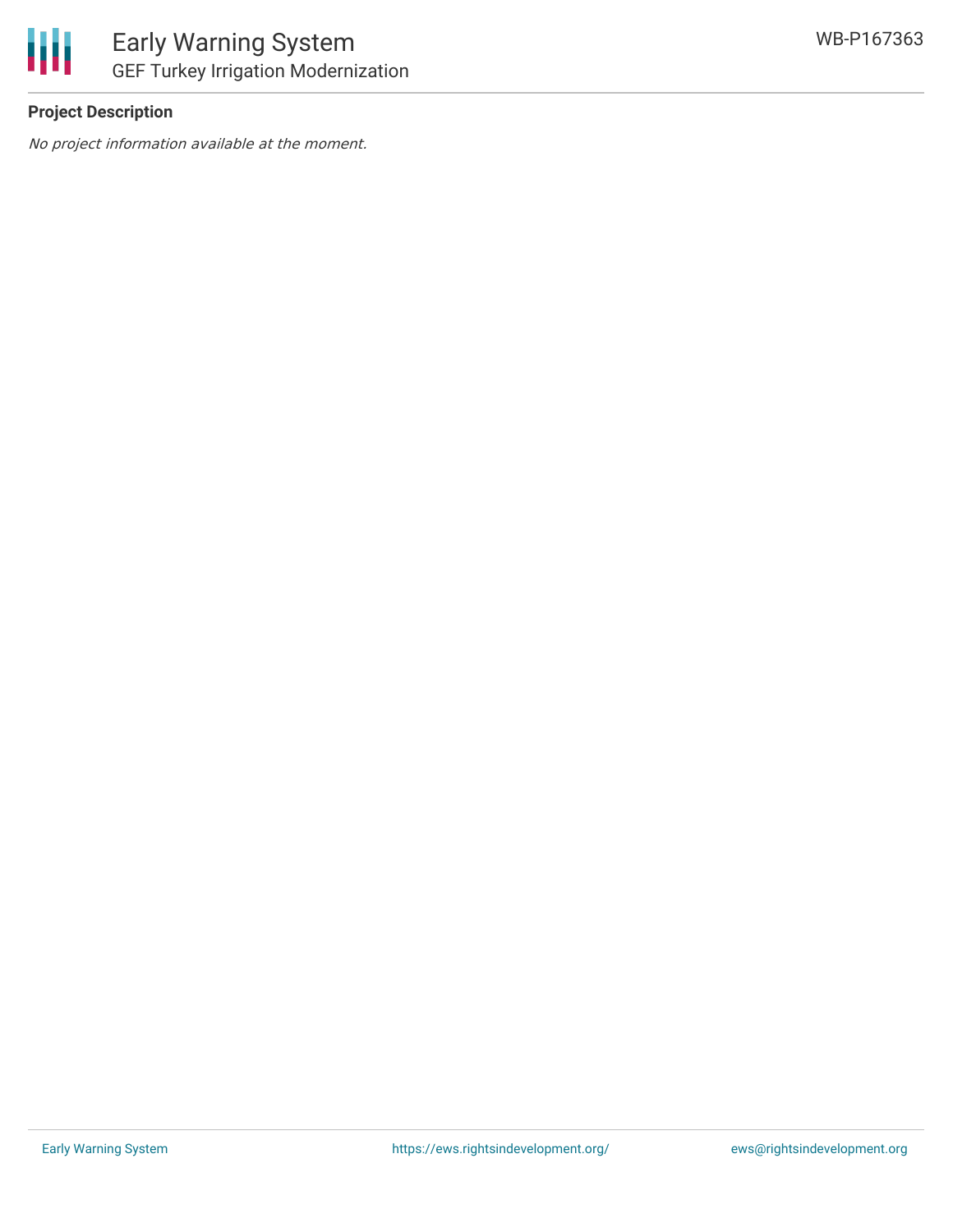

#### **Investment Description**

World Bank (WB)